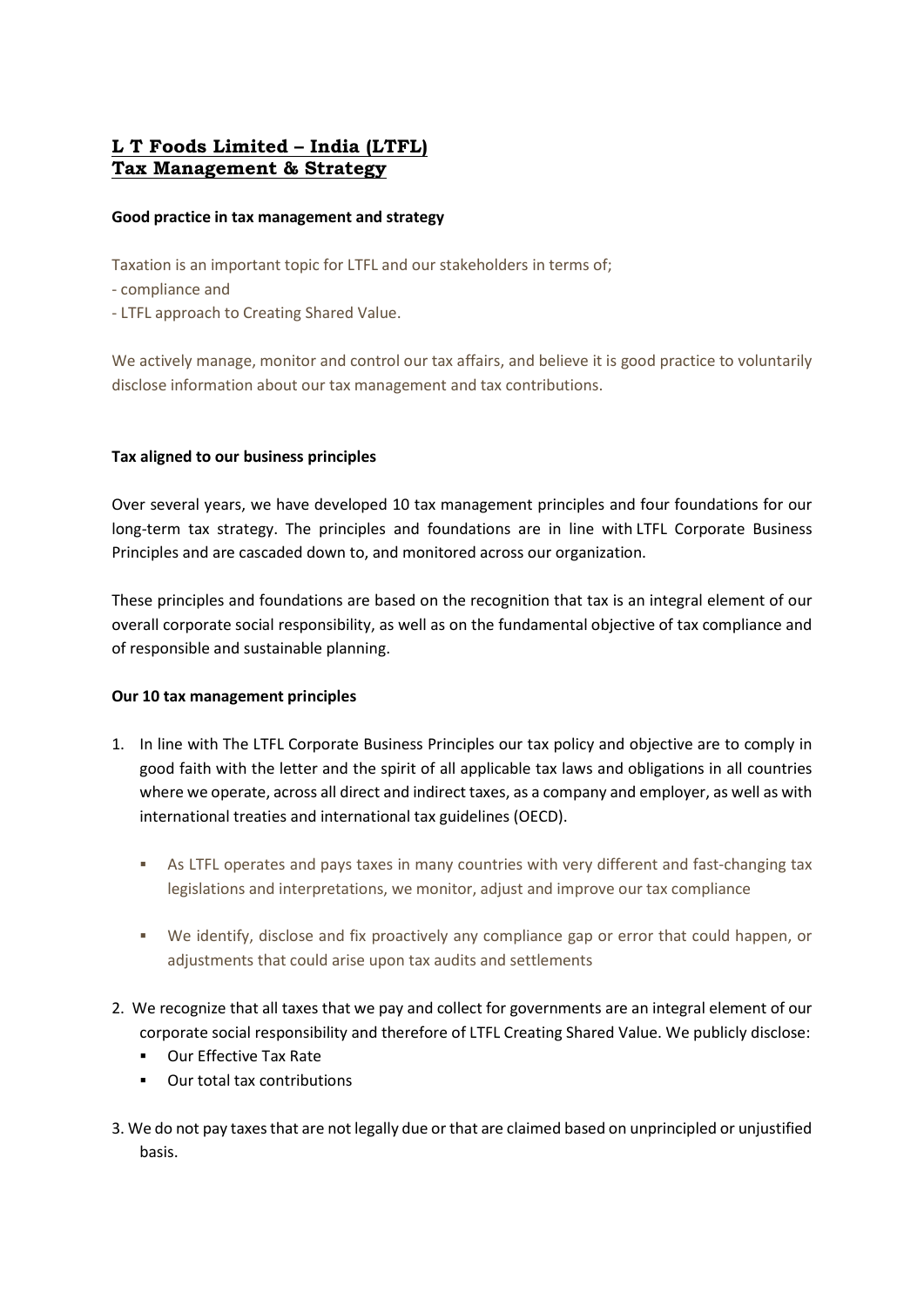- 4. We pay our taxes locally, in the countries where our organizations and operations are located:
	- Where our actual economic and business activities take place
	- **Where the business value is created**
	- **IF In accordance with the way we actually operate our businesses**

5. We take tax positions that are defendable under full disclosure:

- We do not engage in tax evasion, artificial or high-risk transactions
- We do not adopt tax schemes, based on form without commercial substance
- We do not use offshore entities that lack business purpose and substance
- We do not use hybrid instruments and entities that result in tax avoidance, double deduction or double taxation
- We do not use secrecy jurisdictions or so-called tax havens for tax avoidance
- 6. We engage in open and respectful dialogue, cooperation and transparency with tax authorities, whenever possible and reciprocal:
	- We use appropriate mechanisms to clear in advance the tax impact of major transactions with relevant tax authorities
	- When appropriate, we may engage constructively in expressing our views on the formulation of tax legislation and regulations
- 7. We seek to anticipate and resolve disputes without recourse to courts wherever possible. We protect the reputation of the company.
- 8. We consider the interests of key stakeholders, such as shareholders, employees, consumers, customers, authorities and the communities where we operate.
- 9. We develop and improve the efficiency of our Tax Organization:
	- In terms of adequate personnel, resources, up-to-date expertise, training and systems; and
	- By developing tax awareness across LTFL functions and businesses
- 10. We maintain and operate our tax affairs:
	- Within a strong Tax Governance, Reporting and Control Framework, Policies and Guidelines; and
	- In accordance with the LTFL Tax Strategy agreed by the Group Chief Financial Officer and the Executive Board, as well as with the Board and its Committees as applicable

#### Four foundations of our tax strategy

- 1. We have a fiduciary duty vis-à-vis our shareholders to manage and plan our total tax costs of doing business in a responsible and sustainable way:
	- In compliance with laws, The LTFL Corporate Business Principles and the above Tax Management Principles; and
	- Taking into account potential impacts on stakeholders and on our reputation